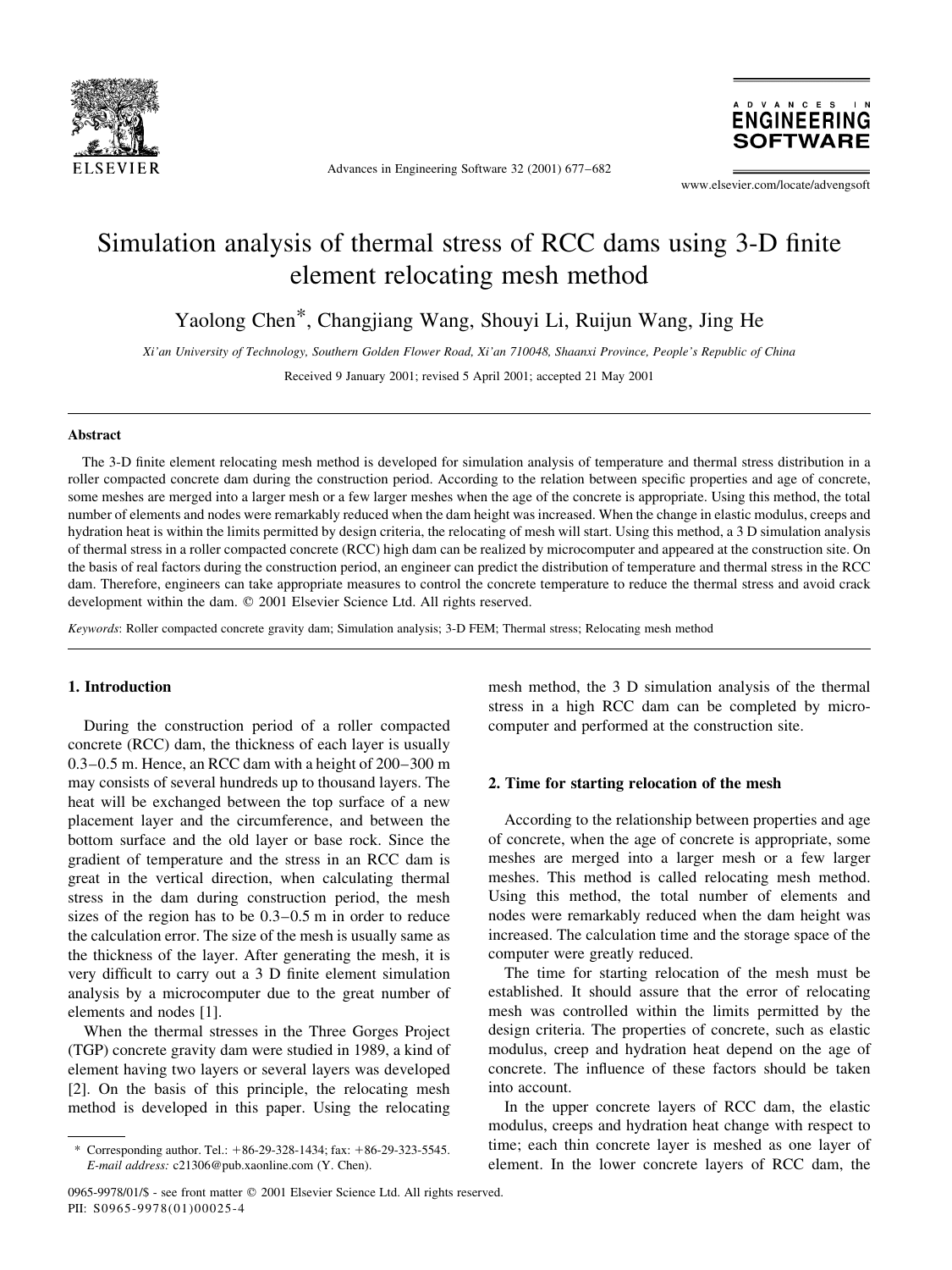

Fig. 1. Finite element mesh for the calculating model and the discretized model for RCC dam

difference of elastic modulus, creeps and hydration heat between each thin layer is very small; these thin layers can be merged into a larger mesh. The calculating model and discretized model of an RCC dam are shown in Fig. 1. The relocating mesh model is shown in Fig. 2.

## 2.1. The elastic modulus effect

The elastic modulus of RCC at time  $\tau$  can be written as

$$
E(\tau) = E_0(1 - e^{-\lambda \tau}),\tag{1}
$$

where  $E_0$  is the final elastic modulus,  $\lambda$  is a coefficient of placement temperature [3].

If  $\tau_i$ ,  $\tau_i$  are the age of layers *i* and *j* of RCC, we obtain

$$
\frac{E(\tau_i) - E(\tau_j)}{E(\tau_j)} \le \varepsilon_1,\tag{2}
$$

where  $\varepsilon_1$  is the acceptable error;  $E(\tau_i)$ ,  $E(\tau_i)$  are the elastic modulus of layers  $i$  and  $j$  of RCC, respectively.

If the layers from layer  $i$  to  $j$  were merged into a larger layer, the average elastic modulus of these layers is used as elastic modulus of the larger layer. The error of elastic modulus of the relocating meshes is smaller than  $\varepsilon_{1/2}$ .

Substituting Eq.  $(1)$  into Eq.  $(2)$  yields Eq.  $(3)$ .

$$
\tau_i = -\frac{1}{\lambda} \ln[(1+\varepsilon_1) e^{-\lambda \tau_j} - \varepsilon_1]. \tag{3}
$$

After ageing of RCC, the increment of elastic modulus of RCC is very small. When the age of RCC is  $\tau_{n}$ , the difference of elastic modulus between layers is smaller than  $\varepsilon_1$ , and the layers whose ages are greater than  $\tau_{p1}$  are merged into a larger mesh.

The average elastic modulus of the layers is used as the elastic modulus of the larger layer [8].

From Eq. (2) and let  $\tau \to \infty$ , yields  $[(1 + \varepsilon_1)e^{-\lambda \tau_j}$  –  $\varepsilon_1$   $\to$  0, and for  $\tau_i = \tau_{p1}$ , we get Eq. (4)

$$
\tau_{p1} = -\frac{1}{\lambda} \ln \left( \frac{\varepsilon_1}{1 + \varepsilon_1} \right). \tag{4}
$$



Fig. 2. Finite element mesh for the relocating model.

The layers whose age is greater than  $\tau_{p1}$  are merged into a larger mesh by relocating.

### 2.2. Thermal insulation temperature rise effect

The thermal insulation temperature rise  $\theta(\tau)$  of RCC can be written as

$$
\theta(\tau) = \theta_0 (1 - e^{-m\tau}),\tag{5}
$$

where  $\theta_0$  is the final thermal insulation temperature rise, m is the hydration heat coefficient of cement.

If  $\tau_i$ ,  $\tau_j$  are the ages of layers *i* and *j* of RCC, respectively, we can obtain

$$
\frac{\theta(\tau_i) - \theta(\tau_j)}{\theta(\tau_j)} \le \varepsilon_2,\tag{6}
$$

where  $\varepsilon_2$  is the acceptable error;  $\theta(\tau_i)$ ,  $\theta(\tau_i)$  are the final thermal insulation temperature rise of layers  $i$  and  $j$  of RCC, respectively.

Again, we obtain

$$
\tau_{p2} = -\frac{1}{m} \ln \left( \frac{\varepsilon_2}{1 + \varepsilon_2} \right). \tag{7}
$$

It means that the layers whose age is greater than  $\tau_{p2}$  are merged into a larger mesh by relocating, and the error is smaller than  $\varepsilon_2$ .

### 2.3. The creep effect

The creep of RCC can be written as

$$
C(t, \tau) = (A + B\tau^{-s})(1 - e^{-\gamma(t - \tau)}),
$$
\n(8)

where t is the time,  $\tau$  is the age of concrete; A, B, s,  $\gamma$  are the experimental coefficients in concrete creep.

In Eq. (8), let  $t \rightarrow \infty$ , then the creeps whose age is greater than  $\tau$  are

$$
C(\infty, \tau) = A + B\tau^{-s}.
$$
\n(9)

If  $\tau_i$ ,  $\tau_i$  are the ages of layers i and j of RCC, respectively, we can obtain

$$
\frac{C(\tau_i) - C(\tau_j)}{C(\tau_j)} \le \varepsilon_3,\tag{10}
$$

where  $\varepsilon_3$  is the acceptable error.